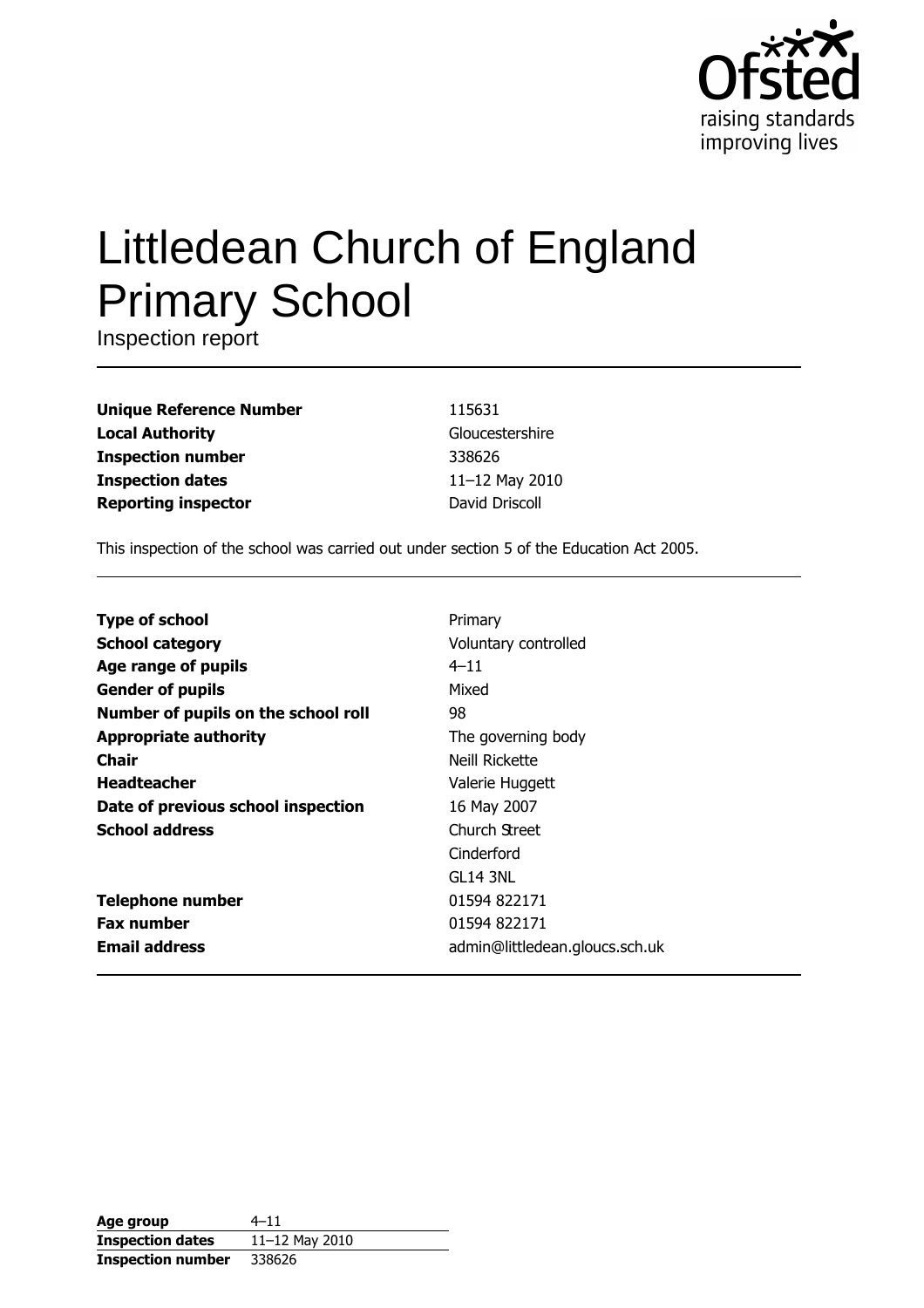The Office for Standards in Education, Children's Services and Skills (Ofsted) regulates and inspects to achieve excellence in the care of children and young people, and in education and skills for learners of all ages. It regulates and inspects childcare and children's social care, and inspects the Children and Family Court Advisory Support Service (Cafcass), schools, colleges, initial teacher training, work-based learning and skills training, adult and community learning, and education and training in prisons and other secure establishments. It rates council children's services, and inspects services for looked after children, safequarding and child protection.

Further copies of this report are obtainable from the school. Under the Education Act 2005, the school must provide a copy of this report free of charge to certain categories of people. A charge not exceeding the full cost of reproduction may be made for any other copies supplied.

If you would like a copy of this document in a different format, such as large print or Braille, please telephone 08456 404045, or email enquiries@ofsted.gov.uk.

You may copy all or parts of this document for non-commercial educational purposes, as long as you give details of the source and date of publication and do not alter the documentation in any way.

Royal Exchange Buildings **St Ann's Square** Manchester M2 7LA T: 08456 404045 Textphone: 0161 618 8524 E: enquiries@ofsted.gov.uk W: www.ofsted.gov.uk

© Crown copyright 2010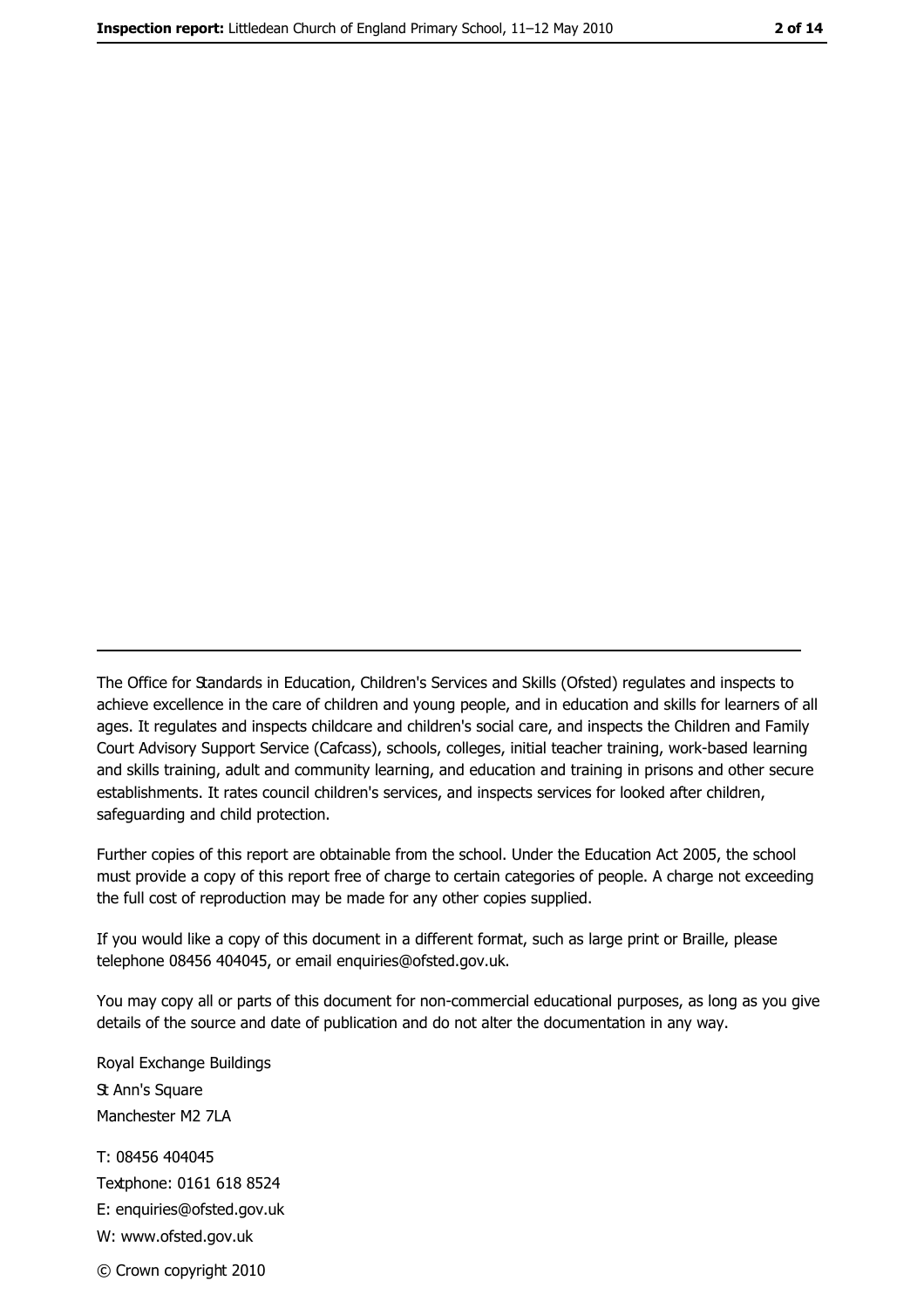# **Introduction**

This inspection was carried out by two additional inspectors. The inspectors observed 10 lessons and 7 teachers. They held meetings with groups of pupils, staff, parents and governors. They observed the school's work, and looked at records of pupils' progress and attendance, the school's development plan, records of checks on teaching, documents relating to the safeguarding of pupils, and the responses to 68 parental questionnaires and to the pupils' questionnaire.

The inspection team reviewed many aspects of the school's work. It looked in detail at the following:

- the effectiveness of actions to improve attendance  $\blacksquare$
- how much progress is made by pupils in Years 1 and 2  $\blacksquare$
- whether pupils with special educational needs and/or disabilities are identified early  $\blacksquare$ enough
- the reasons for the apparently slower progress in mathematics than other subjects.  $\blacksquare$

# Information about the school

This small school serves a village in the Forest of Dean. The number of pupils on roll has risen significantly since the school was last inspected. The proportion of pupils eligible for free school meals is above average. Most pupils come from a White British background. The proportion of pupils with special educational needs and/or disabilities is high, as is the proportion with a statement of special educational needs. The school shares its site with the Little Acorns pre-school. This is privately managed and is subject to a separate inspection. Since the school was last inspected, it has achieved Healthy Schools status.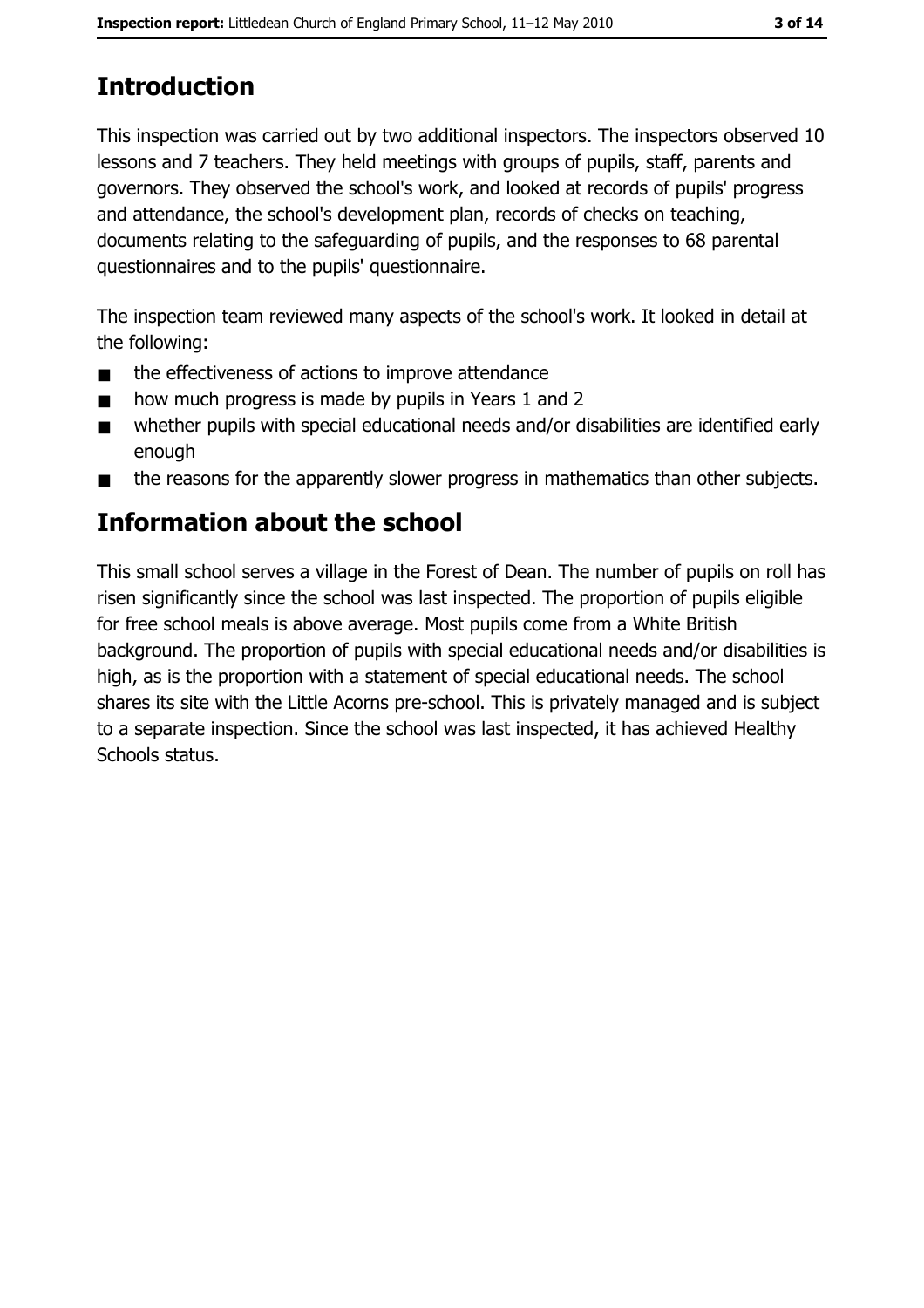# **Inspection judgements**

# Overall effectiveness: how good is the school?

## The school's capacity for sustained improvement

# **Main findings**

Littledean is a good school, full of happy children and adults. It is a much different place to when it was last inspected, and more parents are choosing to send their children to the school as its effectiveness improves. The quality of teaching is now good, so pupils are making better progress. Progress is now good in the Early Years Foundation Stage and Years 3 to 6, and satisfactory in Years 1 and 2. Pupils with special educational needs and/or disabilities do well in all years once their specific needs are identified. However, the identification of pupils who may have special educational needs relies too heavily on the view of the teacher, rather than scrutiny of assessments to see who is making too little progress. This leads to some such pupils not being identified early enough, especially in Years 1 and 2. Progress in English in Years 3 to 6 is outstanding, and is satisfactory in mathematics. There are several reasons for the differences in rates of progress in subjects and year groups, but the most significant one is how well the work is matched to pupils' needs. In English lessons in Years 3 to 6, for example, pupils quickly get down to work on tasks that build on what they have already learnt and take account of how quickly they assimilate new knowledge. In mathematics and in Years 1 and 2, in contrast, pupils spend too long sitting as a whole class, all doing the same task.

Most aspects of pupils' personal development are good. Pupils rightly have great confidence in the ability all the adults in school to take care of them and provide them with the support they need, when they need it. They are polite, respectful and well behaved. Pupils play an outstanding role in the community. They are immensely proud of their school and the part they have played in helping it to provide a better education, such as by redesigning and choosing equipment for the extensive play areas. Their role in the wider community is highly valued, especially the long-term project involving the development of the Cinderford Trail. All groups, even the youngest children, enthusiastically accept the many opportunities offered for them to take responsibility. The one aspect where personal development falls below a good level is in attendance, which is below average. Most pupils attend well, but the proportion of pupils who are persistent absentees, that is who miss the equivalent of more than one day each week, is high.

' Good leadership and management lie at the heart of the school's improvement. The headteacher has forged the staff into a strong team, who all play a role in the accurate evaluation of its strengths and weaknesses. Where actions are taken, such as in improving English, the school is invariably very successful. Nevertheless, this is a school with strong support from parents and one where achievement is determinedly being driven upwards, reflecting its accurate self-evaluation and, consequently, good capacity

| I |
|---|
| ↗ |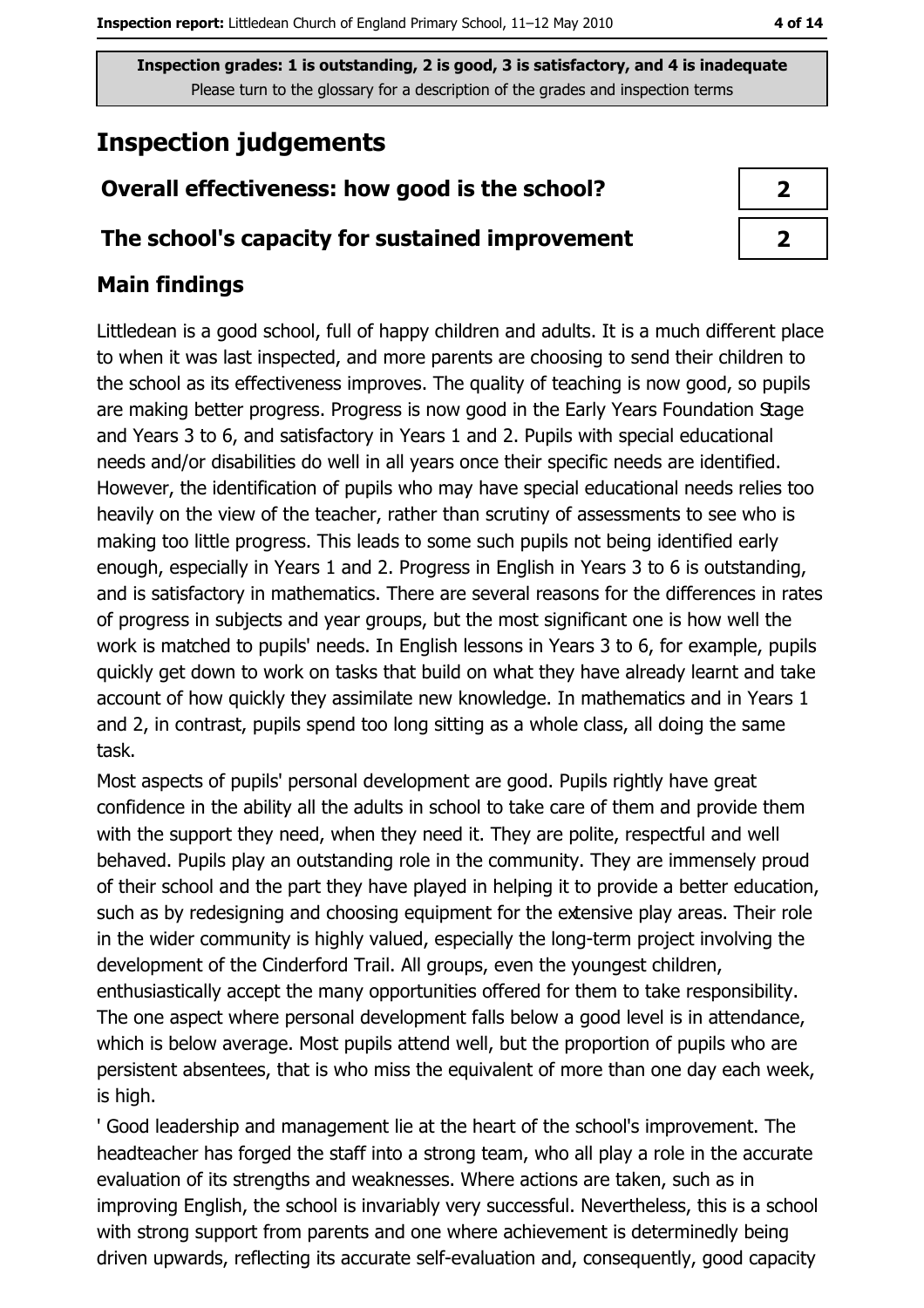for sustained improvement.

### What does the school need to do to improve further?

- Reduce the proportion of pupils who are persistently absent to a level below the national average by May 2011 by:
	- taking firmer actions with parents who keep their children away from school without good reason
	- involving the Education Welfare Officer at an earlier stage  $\overline{\phantom{0}}$
	- making attendance a key priority in the school development plan
- Improve progress in Years 1 and 2 from satisfactory to good by:  $\blacksquare$ 
	- $\equiv$ using data on pupils' progress to identify those with special educational needs as early as possible
	- ensuring pupils spend more time on tasks that are matched to the pupils' sometimes very different abilities.
- Improve progress in mathematics by:  $\blacksquare$ 
	- providing more activities that promote mathematical development in the Early **Years Foundation Stage**
	- ensuring pupils spend less time on whole-class activities and more on tasks that are matched to their ability
	- providing more opportunities for pupils to practise their mathematical skills in  $\equiv$ other subjects.

## **Outcomes for individuals and groups of pupils**

The work seen in lessons confirmed that attainment in Year 6 is above average in English and average in mathematics. This represents good achievement overall, both for boys and girls, with outstanding progress in English, given that these pupils started Year 3 with attainment that was below average. Their attainment in mathematics was average on starting Year 3, so their progress in mathematics is satisfactory. The differences in rates of learning were apparent in lessons observed by inspectors, and matched with the differences in pupils' enjoyment of the tasks. In lessons where each pupil finds the work a challenge, but still achievable, their concentration is often total. They work exceptionally hard in these circumstances, and sometimes the teacher has to encourage them to stop working at the end of the lesson because they are so engrossed. In these lessons, most often in English, behaviour is exemplary. In other lessons, more commonly in mathematics and in Years 1 and 2, behaviour is only satisfactory because pupils are not as well engaged with the work. They soon lose interest when they have to listen too long or when the work is too easy for them, and learning slows for middle and higher ability children in particular. As soon as they are placed into their groups, and given work that matches their ability, they are back to working hard again. This was particularly noticeable when Year 2 worked as a separate

 $2<sup>1</sup>$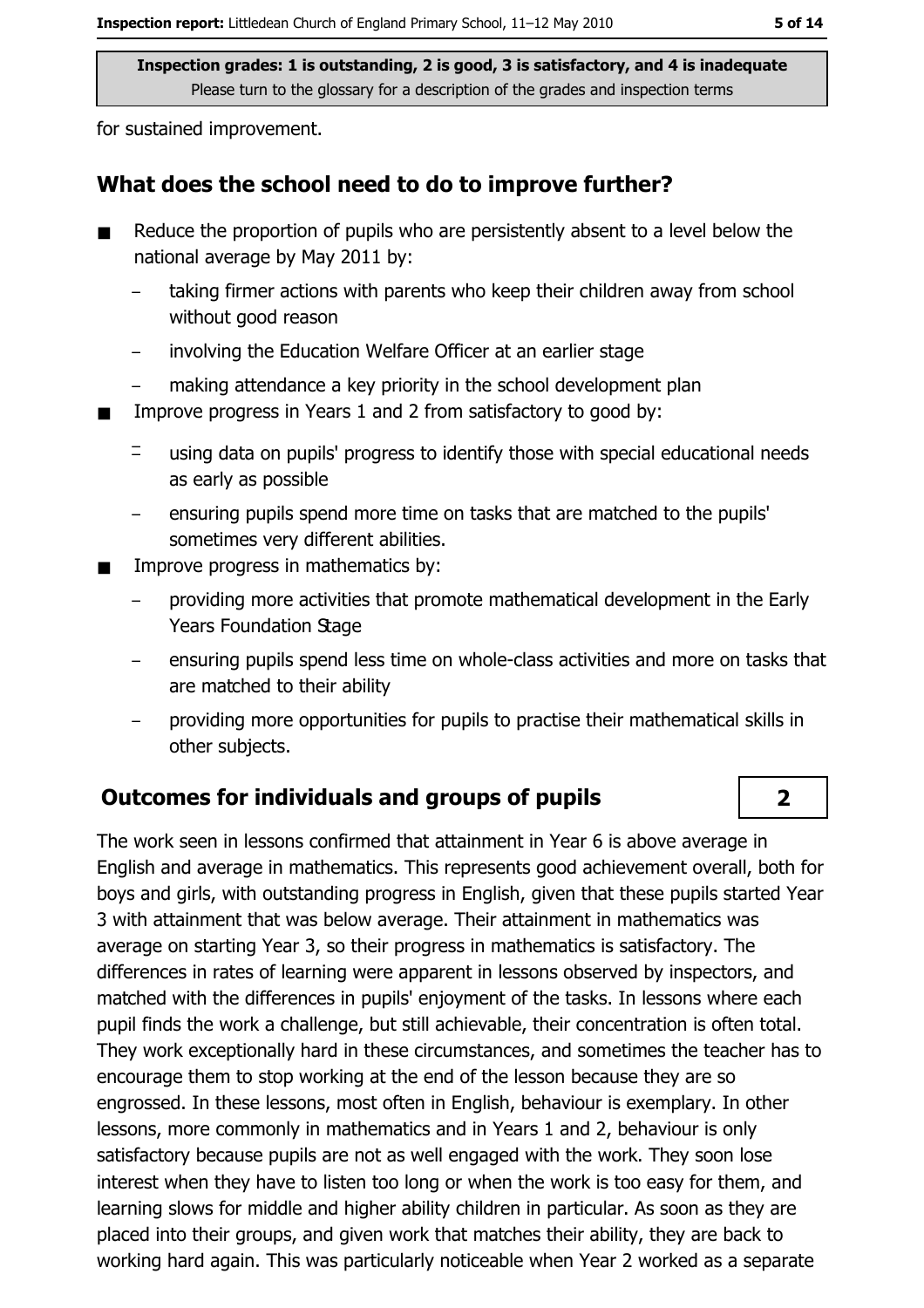group and they made good progress as a result. Pupils work well in groups, often showing a degree of maturity in discussion, and persevere very well when working independently. Pupils with special educational needs and/or disabilities make consistently good progress because they receive support even when working on whole-class activities.

' Pupils feel particularly safe in school and both they and their parents report that there is no bullying at all. This is because of their well-developed moral code and respect for others' feelings and wellbeing. They are very appreciative of the school's efforts to help them live a healthy lifestyle, which most of them adopt well. The improvement in this aspect of the school's work has been rewarded through its status as a 'Healthy School'.

| Pupils' achievement and the extent to which they enjoy their learning                                                     |                         |  |
|---------------------------------------------------------------------------------------------------------------------------|-------------------------|--|
| Taking into account:<br>Pupils' attainment <sup>1</sup>                                                                   | 3                       |  |
| The quality of pupils' learning and their progress                                                                        | $\overline{2}$          |  |
| The quality of learning for pupils with special educational needs and/or<br>disabilities and their progress               | $\overline{2}$          |  |
| The extent to which pupils feel safe                                                                                      | $\overline{2}$          |  |
| <b>Pupils' behaviour</b>                                                                                                  | $\overline{2}$          |  |
| The extent to which pupils adopt healthy lifestyles                                                                       | $\mathbf{2}$            |  |
| The extent to which pupils contribute to the school and wider community                                                   | 1                       |  |
| The extent to which pupils develop workplace and other skills that will<br>contribute to their future economic well-being | $\overline{2}$          |  |
| Taking into account:<br>Pupils' attendance <sup>1</sup>                                                                   | 3                       |  |
| The extent of pupils' spiritual, moral, social and cultural development                                                   | $\overline{\mathbf{2}}$ |  |

These are the grades for pupils' outcomes

# How effective is the provision?

here are many extra adults, including parents and governors, in lessons that significantly enhance the quality of provision. This allows the pupils to work in very small groups, or even individually, with adult supervision and support, on work that is closely matched to their needs. Assessments are accurate and used well in planning, so when pupils move

The grades for attainment and attendance are: 1 is high; 2 is above average; 3 is broadly average; and 4 is low.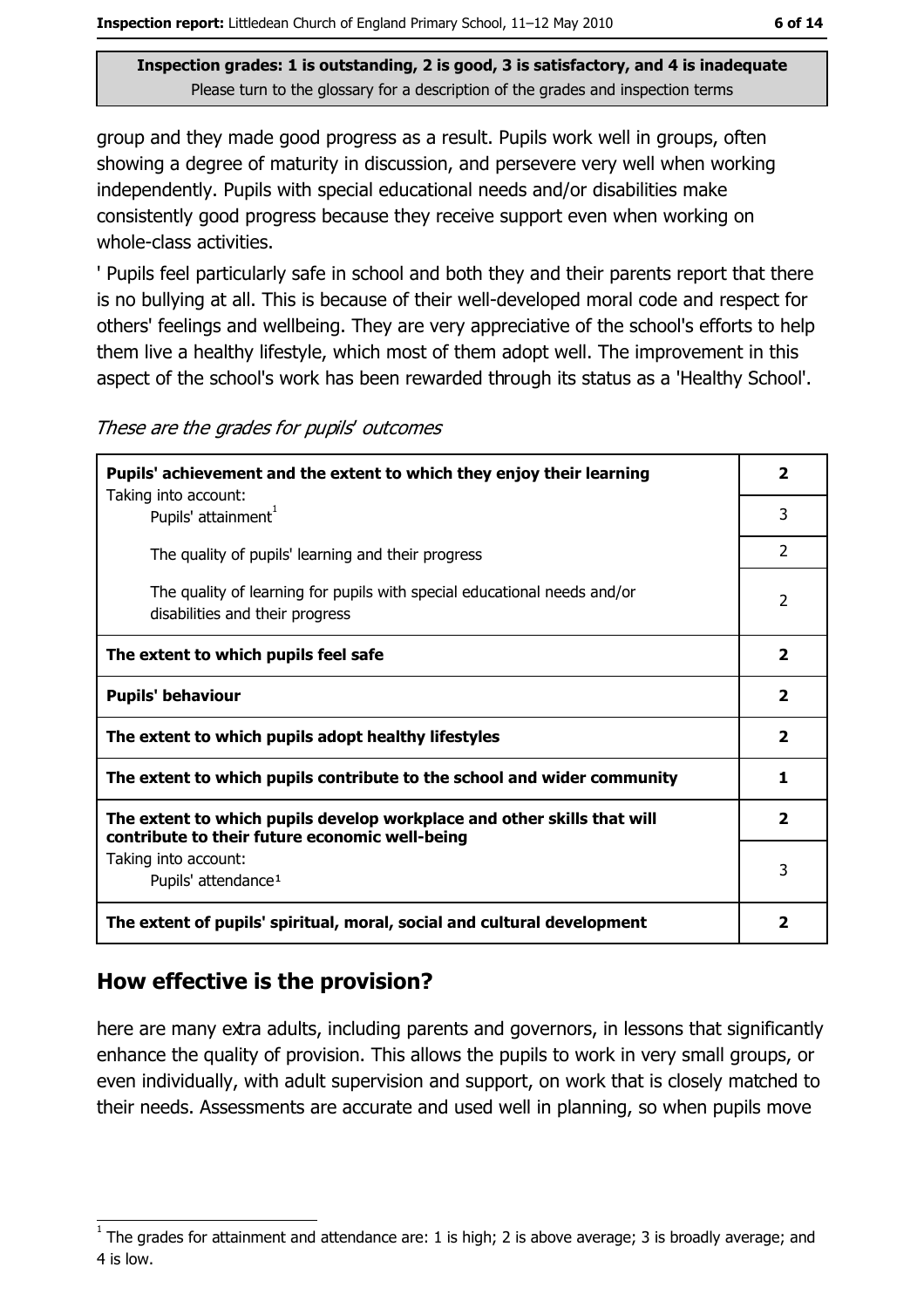to their small groups, the tasks are invariably well matched to their ability. Lessons are also well planned to make the best use of adults and all are clear about their role and have a good understanding of their charges' needs. Pupils' good enjoyment of lessons is a result of the highly enjoyable contexts that are used to present work. For example, a combined Year 1 and 2 class loved solving problems about how to deal with dragons and sea monsters, and were inspired to write more as a result. Pupils have many opportunities to use computers and write at length in subjects across the curriculum, although there are too few opportunities to apply their mathematical skills. 'Pupils also enjoy the wide range of extra activities that are available, with some unusual ones such as 'boxercise'. However, the real jewel in the curriculum is the 'Forest Schools' work, which is so effective in the Early Years Foundation Stage. Good efforts are made to broaden pupils' horizons, particularly trips to learn about life in other parts of the country, although these rarely focus on different faiths. Many opportunities are provided for pupils to learn about money, both in mathematics lessons and also through their work in the community. These help to equip pupils with the skills they will need in later life.

' Staff have a very deep knowledge of the children and their backgrounds, and no one more so than the Family Worker who has praise heaped upon her by families that she has supported. Most particularly, she has worked extremely effectively with pupils who have difficulty in controlling their emotions. One area where impact has been limited is in reducing persistent absenteeism. The school is sometimes a little too quick to accept the reasons given for some absences without advising parents of their responsibilities and does not involve the Education Welfare Officer soon enough. Pupils receive good support at times of change in their school lives. They are well prepared to join the Reception class, for changing classes and for moving to secondary education. Support for pupils with special educational needs and/or disabilities is based around individual education plans that provide targets that are highly specific to the individual pupil. These are used and monitored very well by the teaching assistants.

| These are the grades for the quality of provision |  |  |  |
|---------------------------------------------------|--|--|--|
|                                                   |  |  |  |

| The quality of teaching                                                                                    |  |
|------------------------------------------------------------------------------------------------------------|--|
| Taking into account:<br>The use of assessment to support learning                                          |  |
| The extent to which the curriculum meets pupils' needs, including, where<br>relevant, through partnerships |  |
| The effectiveness of care, guidance and support                                                            |  |

### How effective are leadership and management?

The first thing a visitor notices when entering the school is often the sound of laughter, and it is usually coming from the adults. The staff are not only very proud of their achievements, but also love coming to work. This is because the headteacher has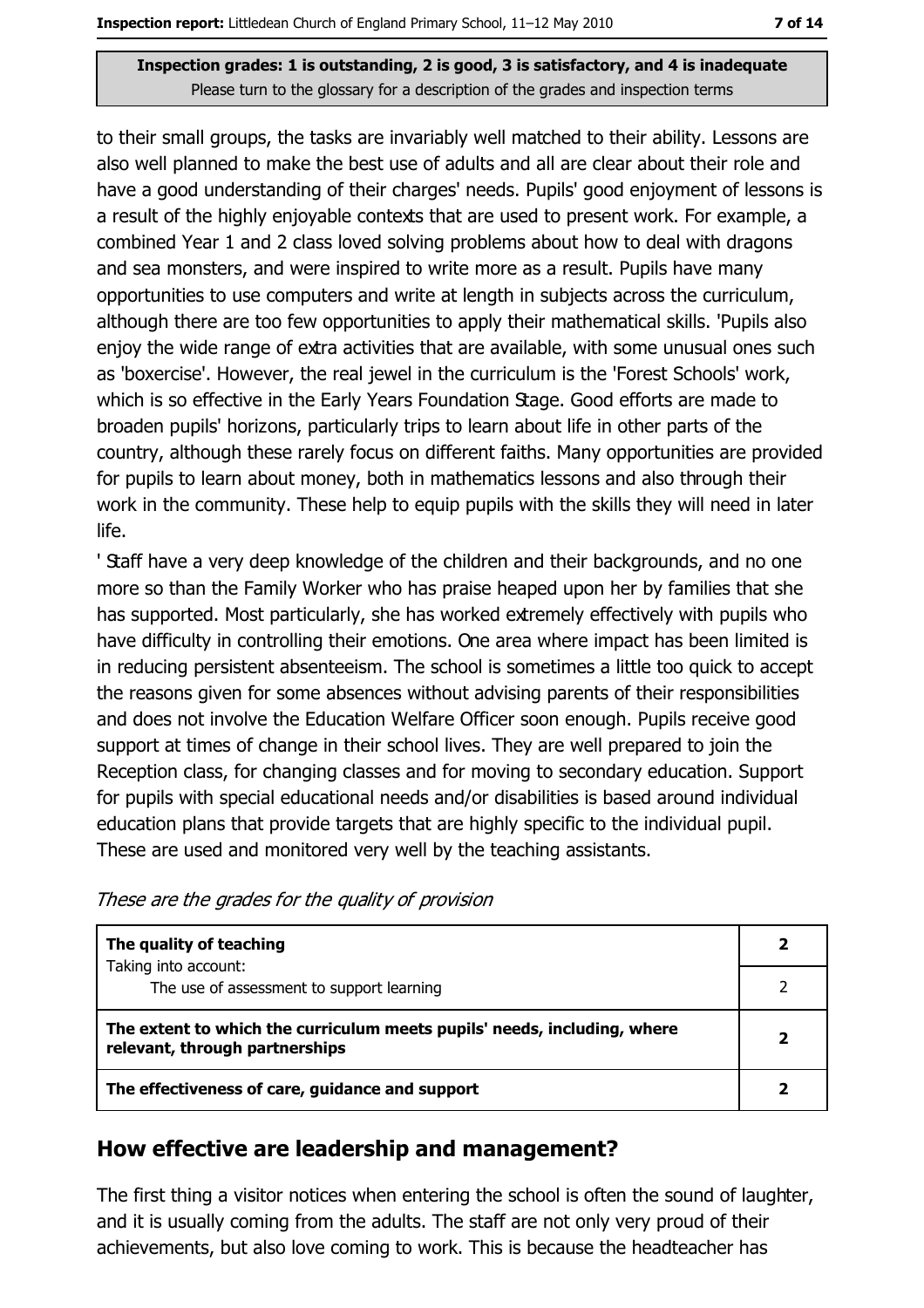promoted an ethos where everyone is valued and supported in their role. Staff know that they can try something new, without fear of being criticised if it doesn't quite work. All have pulled together to improve English, and the results have been remarkable. Some weaknesses, notably attendance, do not find their way onto the school's list of priorities so the same rate of improvement is not observed. Checks on lessons, carried out by all managers, including governors, clearly identify what works well. In the case of satisfactory lessons, clear areas for improvement are identified. However, this is not the case in good lessons, so teachers are not sure how their lessons can be consistently outstanding. Governors play a good role in monitoring the school's work, but do not meet the statutory requirement to publish a school profile. The school works hard to promote equality, with few differences in the progress of different groups. Racist incidents are almost non-existent, and pupils are successfully taught to respect others' cultures and backgrounds. This is helped by the school's good work on community cohesion. Staff have used their good knowledge of pupils to identify where they need to learn more about being part of a community. Visits to inner city schools show them what life is like in a city and what it means to come from a background different from White British. Work in the local and European community is very effective, but is more limited in areas outside of Europe. Staff take their responsibilities for care very seriously and the school adopts good practice across all areas of safeguarding.

| The effectiveness of leadership and management in embedding ambition and<br>driving improvement                                                                     | $\mathbf{2}$             |
|---------------------------------------------------------------------------------------------------------------------------------------------------------------------|--------------------------|
| Taking into account:<br>The leadership and management of teaching and learning                                                                                      | 2                        |
| The effectiveness of the governing body in challenging and supporting the<br>school so that weaknesses are tackled decisively and statutory responsibilities<br>met | $\overline{2}$           |
| The effectiveness of the school's engagement with parents and carers                                                                                                | $\overline{2}$           |
| The effectiveness of partnerships in promoting learning and well-being                                                                                              | $\overline{\mathbf{2}}$  |
| The effectiveness with which the school promotes equality of opportunity and<br>tackles discrimination                                                              | $\overline{\phantom{a}}$ |
| The effectiveness of safeguarding procedures                                                                                                                        | $\overline{\mathbf{2}}$  |
| The effectiveness with which the school promotes community cohesion                                                                                                 | $\overline{2}$           |
| The effectiveness with which the school deploys resources to achieve<br>value for money                                                                             | 2                        |

## **Early Years Foundation Stage**

Children make good progress in almost all areas of learning. Progress in creative,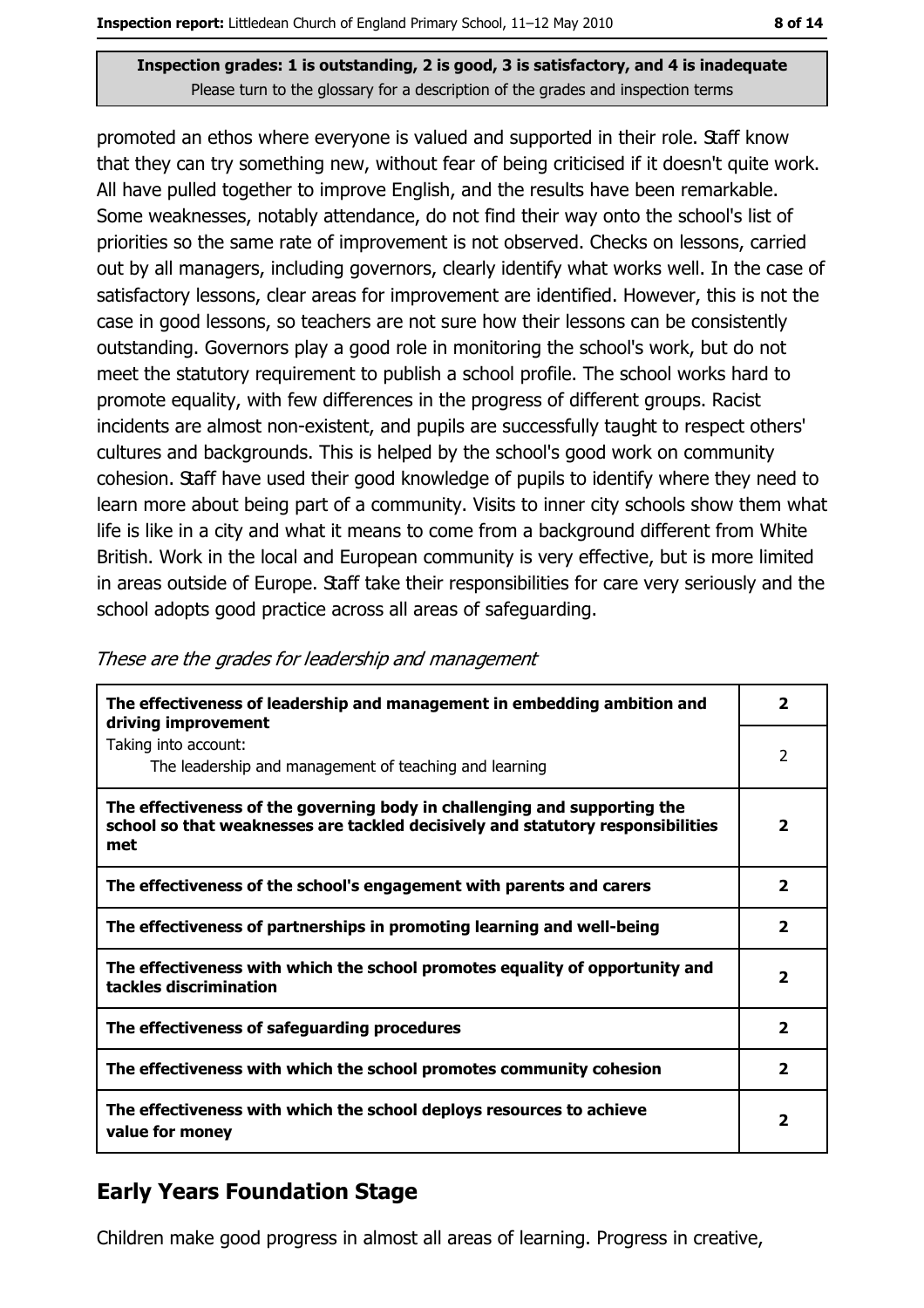physical and social development is outstanding. The 'Forest Schools' initiative has had real impact on the children, especially their creative and physical development. On average, they spend half a day each week in the woods. They quickly learn the importance of following rules. In one lesson seen, their imagination ran wild as the den they built became the lookout on a pirate ship, a climbing frame or a castle. Most of all, however, they learn to take sensible risks, confident in the knowledge that one of the many adults is always a keeping an eye on them. If they climb a tree, there is someone underneath. When they cook bread over the campfire, there is someone there to make sure they understand the danger of fire and that they do not get too close. When they return to the classroom, they take with them the lessons learnt about helping one another, taking turns and being patient. As a result, behaviour is outstanding, both in and out of the classroom. There is always a good range of different activities provided for children, but fewer that promote their mathematical development than other areas. This, together with limited displays related to mathematics, is why progress in the use of numbers is only satisfactory. Progress in literacy is good because adults are skilled at questioning pupils and getting them to speak, read and write at every opportunity. Activities are well planned to build on what children can already do, and provide a good balance between those led by the teacher and those chosen by the children themselves, although this is sometimes restricted by the lack of free access to the outdoor area. Good leadership and management are ensuring that provision is improving equally as well as the rest of the school. The manager has a good understanding of the requirements of the Early Years Foundation Stage, and where aspects can be improved further, although these do not always form part of a formalised plan. Parents are well supported to help their children to learn more quickly at home and are very appreciative of the provision made for their children in school.

| <b>Overall effectiveness of the Early Years Foundation Stage</b>                      |  |
|---------------------------------------------------------------------------------------|--|
| Taking into account:                                                                  |  |
| Outcomes for children in the Early Years Foundation Stage                             |  |
| The quality of provision in the Early Years Foundation Stage                          |  |
|                                                                                       |  |
| The effectiveness of leadership and management of the Early Years<br>Foundation Stage |  |

| These are the grades for the Early Years Foundation Stage |  |  |
|-----------------------------------------------------------|--|--|
|-----------------------------------------------------------|--|--|

#### **Views of parents and carers**

Parents are very happy with almost all that the school provides and particularly praise the quality of pastoral care and teaching. Some parents felt that their children, of middle or higher ability were not making enough progress in Years 1 and 2 because their needs were not consistently met. The inspectors fully agree with parents' views.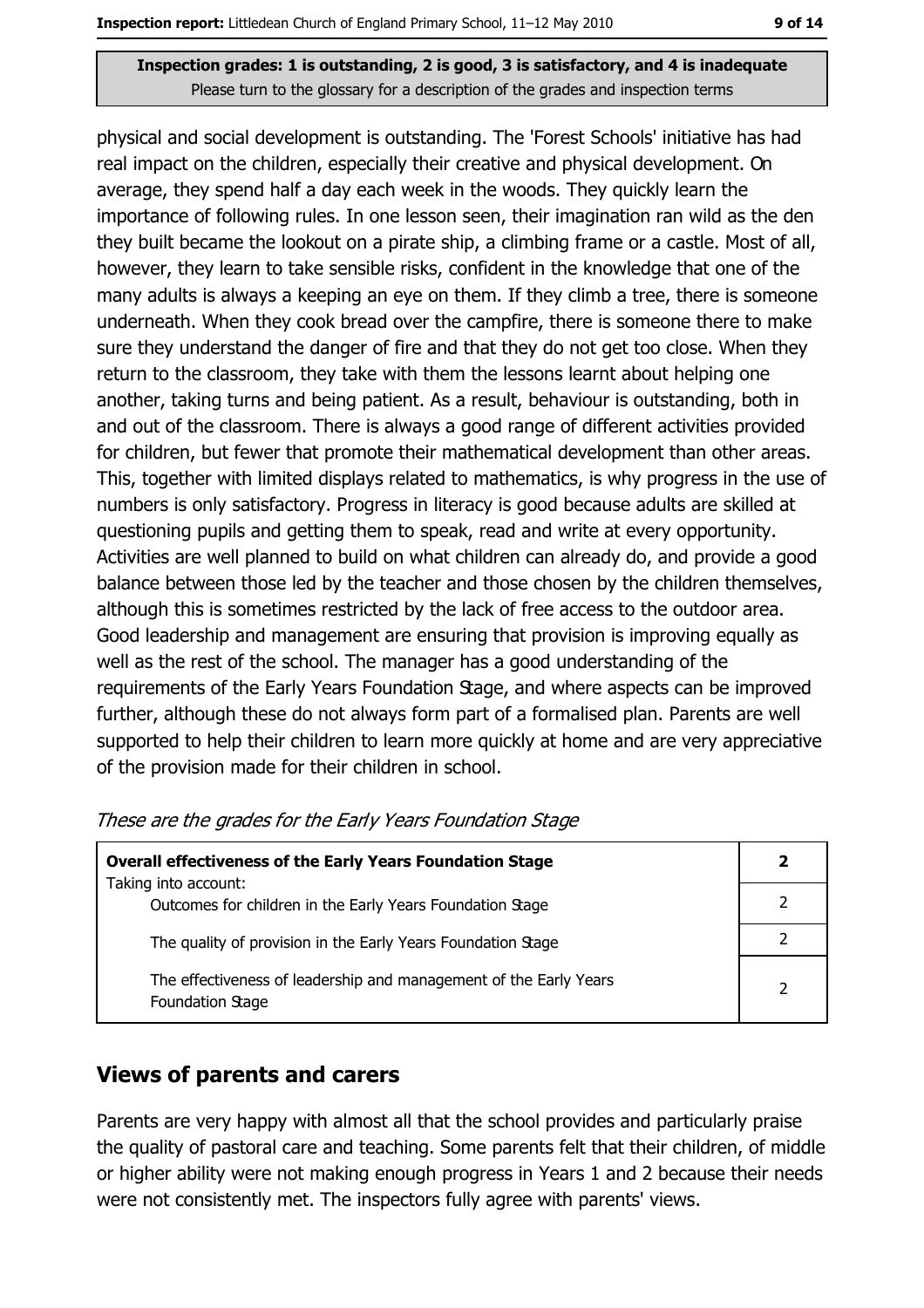#### Responses from parents and carers to Ofsted's questionnaire

The inspection team received 68 completed questionnaires by the end of the on-site inspection. In total, there are 98 pupils registered at the school.

Ofsted invited all the registered parents and carers of pupils registered at Littledean Church of England Primary School to complete a questionnaire about their views of the school.

In the questionnaire, parents and carers were asked to record how strongly they agreed with 13 statements about the school.

| <b>Statements</b>                                                                                                                                                                                                                                       | <b>Agree</b> | <b>Strongly</b> | <b>Agree</b> |               | <b>Disagree</b> |                | <b>Strongly</b><br>disagree |               |
|---------------------------------------------------------------------------------------------------------------------------------------------------------------------------------------------------------------------------------------------------------|--------------|-----------------|--------------|---------------|-----------------|----------------|-----------------------------|---------------|
|                                                                                                                                                                                                                                                         | <b>Total</b> | $\frac{1}{2}$   | <b>Total</b> | $\frac{0}{0}$ | <b>Total</b>    | $\frac{0}{0}$  | <b>Total</b>                | $\frac{1}{2}$ |
| My child enjoys school                                                                                                                                                                                                                                  | 44           | 65              | 21           | 31            | 3               | $\overline{4}$ | $\mathbf{0}$                | 0             |
| The school keeps my child<br>safe                                                                                                                                                                                                                       | 52           | 76              | 15           | 22            | $\mathbf{1}$    | $\mathbf{1}$   | 0                           | $\mathbf 0$   |
| The school informs me<br>about my child's progress                                                                                                                                                                                                      | 39           | 57              | 26           | 38            | 3               | 4              | 0                           | 0             |
| My child is making enough<br>progress at this school                                                                                                                                                                                                    | 43           | 63              | 18           | 26            | 5               | 7              | $\mathbf 0$                 | 0             |
| The teaching is good at this<br>school                                                                                                                                                                                                                  | 47           | 69              | 20           | 29            | 0               | 0              | $\Omega$                    | 0             |
| The school helps me to<br>support my child's learning                                                                                                                                                                                                   | 45           | 63              | 23           | 34            | $\mathbf 0$     | 0              | 0                           | $\mathbf 0$   |
| The school helps my child to<br>have a healthy lifestyle                                                                                                                                                                                                | 41           | 60              | 27           | 40            | $\mathbf 0$     | 0              | 0                           | $\mathbf 0$   |
| The school makes sure that<br>my child is well prepared for<br>the future (for example<br>changing year group,<br>changing school, and for<br>children who are finishing<br>school, entering further or<br>higher education, or<br>entering employment) | 47           | 69              | 19           | 28            | $\mathbf 0$     | 0              | $\mathbf 0$                 | $\mathbf 0$   |
| The school meets my child's<br>particular needs                                                                                                                                                                                                         | 43           | 63              | 20           | 29            | $\overline{4}$  | 6              | $\Omega$                    | $\mathbf 0$   |
| The school deals effectively<br>with unacceptable behaviour                                                                                                                                                                                             | 38           | 56              | 26           | 38            | $\overline{2}$  | 3              | 1                           | $\mathbf{1}$  |
| The school takes account of<br>my suggestions and<br>concerns                                                                                                                                                                                           | 36           | 53              | 30           | 44            | $\overline{2}$  | 3              | 0                           | $\bf{0}$      |
| The school is led and<br>managed effectively                                                                                                                                                                                                            | 42           | 52              | 25           | 37            | $\mathbf{1}$    | $\mathbf{1}$   | $\mathbf 0$                 | $\mathbf 0$   |
| Overall, I am happy with my<br>child's experience at this<br>school                                                                                                                                                                                     | 50           | 74              | 16           | 24            | $\mathbf{1}$    | $\mathbf{1}$   | $\mathbf{1}$                | $\mathbf{1}$  |

The table above summarises the responses that parents and carers made to each statement. The percentages indicate the proportion of parents and carers giving that response out of the total number of completed questionnaires. Where one or more parents and carers chose not to answer a particular question, the percentages will not add up to 100%.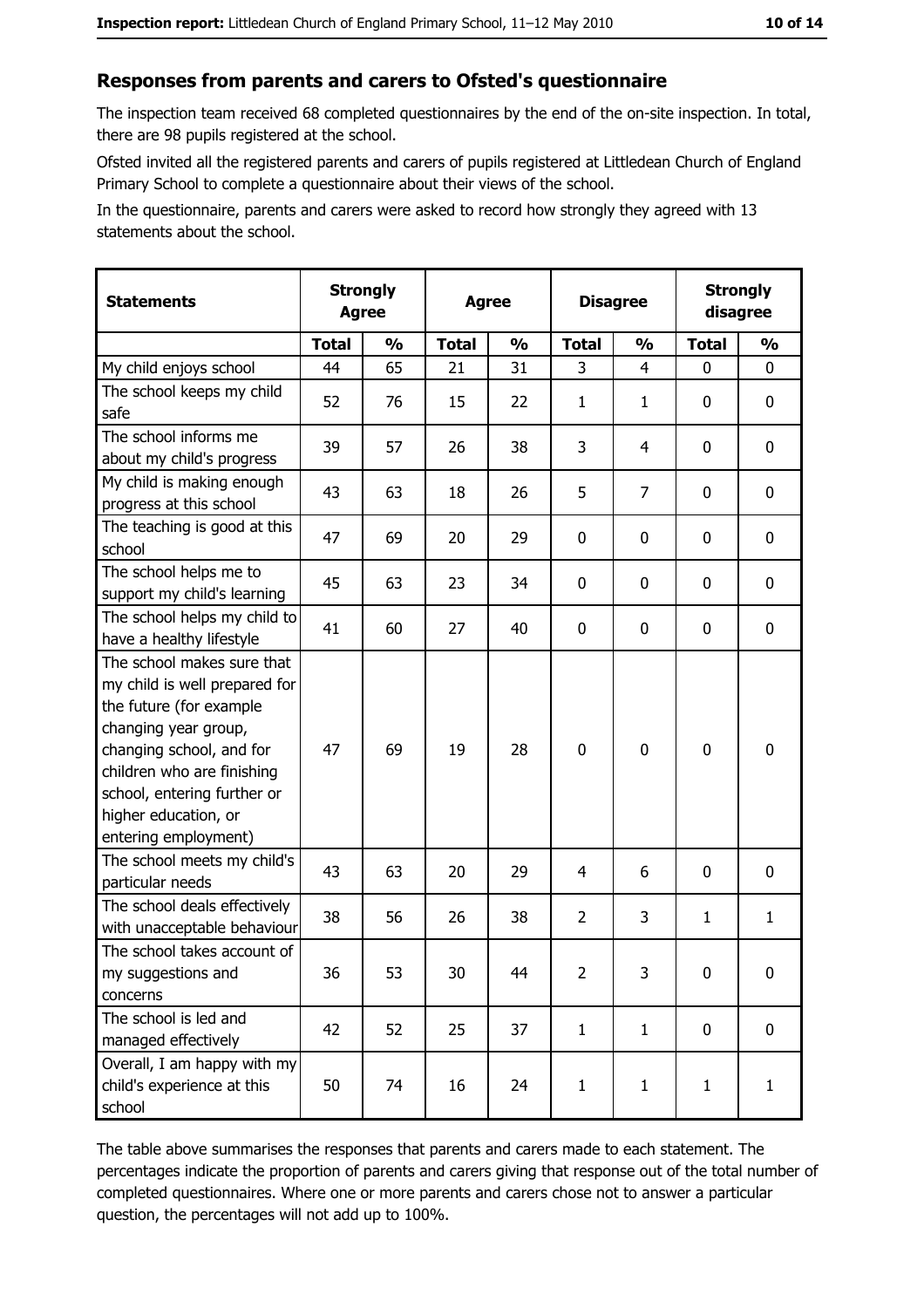# Glossary

| <b>Grade</b> | <b>Judgement</b> | <b>Description</b>                                                                                                                                                                                                               |
|--------------|------------------|----------------------------------------------------------------------------------------------------------------------------------------------------------------------------------------------------------------------------------|
| Grade 1      | Outstanding      | These features are highly effective. An oustanding<br>school provides exceptionally well for its pupils' needs.                                                                                                                  |
| Grade 2      | Good             | These are very positive features of a school. A school<br>that is good is serving its pupils well.                                                                                                                               |
| Grade 3      | Satisfactory     | These features are of reasonable quality. A satisfactory<br>school is providing adequately for its pupils.                                                                                                                       |
| Grade 4      | Inadequate       | These features are not of an acceptable standard. An<br>inadequate school needs to make significant<br>improvement in order to meet the needs of its pupils.<br>Ofsted inspectors will make further visits until it<br>improves. |

# What inspection judgements mean

### **Overall effectiveness of schools**

|                       | Overall effectiveness judgement (percentage of<br>schools) |      |                     |                   |
|-----------------------|------------------------------------------------------------|------|---------------------|-------------------|
| <b>Type of school</b> | <b>Outstanding</b>                                         | Good | <b>Satisfactory</b> | <b>Inadequate</b> |
| Nursery schools       | 51                                                         | 45   | 0                   | 4                 |
| Primary schools       | 6                                                          | 41   | 42                  | 10                |
| Secondary schools     | 8                                                          | 34   | 44                  | 14                |
| Sixth forms           | 10                                                         | 37   | 50                  | 3                 |
| Special schools       | 32                                                         | 38   | 25                  | 5                 |
| Pupil referral units  | 12                                                         | 43   | 31                  | 14                |
| All schools           | 9                                                          | 40   | 40                  | 10                |

New school inspection arrangements were introduced on 1 September 2009. This means that inspectors now make some additional judgements that were not made previously.

The data in the table above is for the period 1 September to 31 December 2009 and is the most recently published data available (see www.ofsted.gov.uk). Please note that the sample of schools inspected during the autumn term 2009 was not representative of all schools nationally, as weaker schools are inspected more frequently than good or outstanding schools.

Percentages are rounded and do not always add exactly to 100. Secondary school figures include those that have sixth forms, and sixth form figures include only the data specifically for sixth form inspection judgements.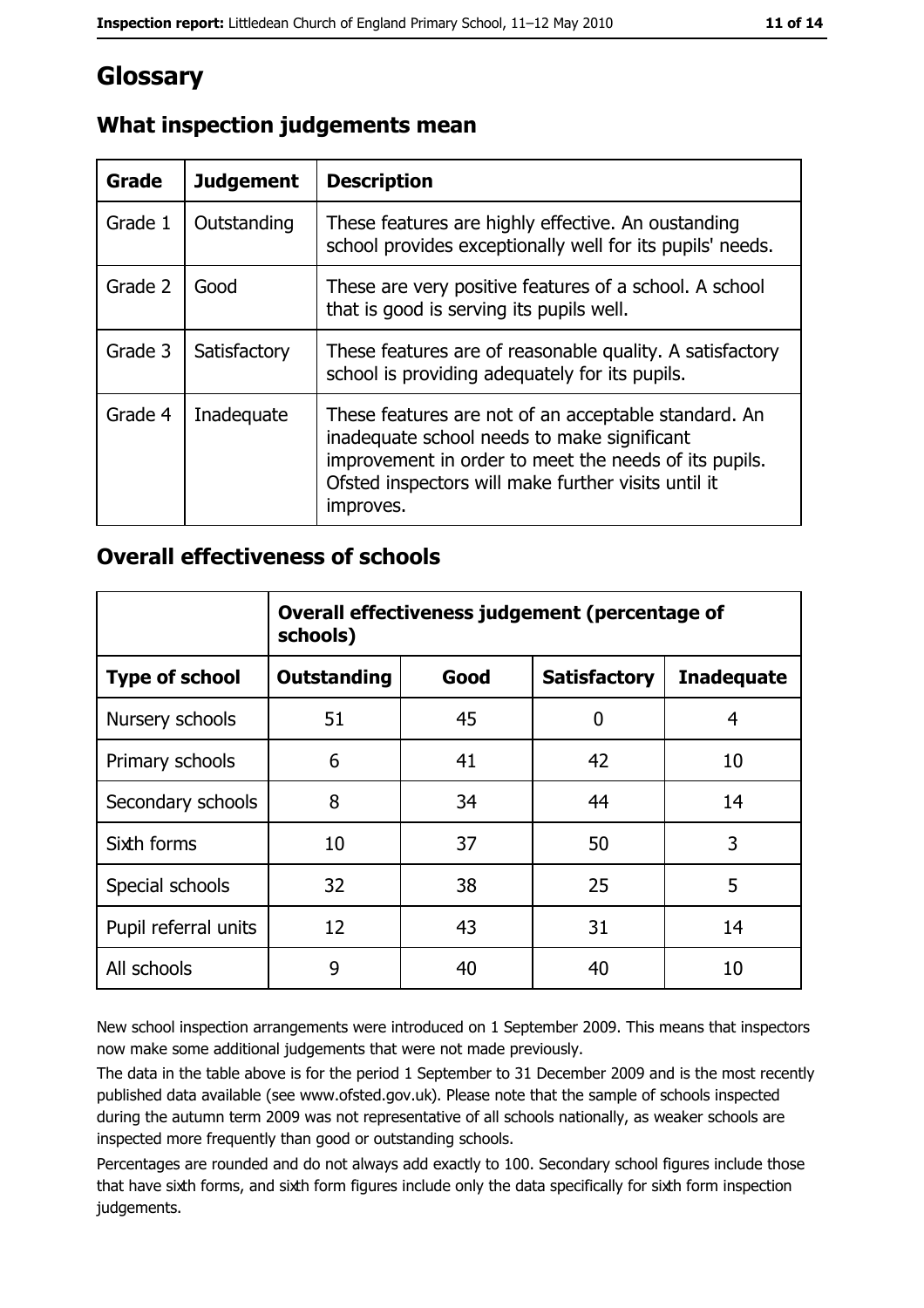# **Common terminology used by inspectors**

| Achievement:                  | the progress and success of a pupil in<br>their learning, development or training.                                                                                                                                                                                                                           |  |  |
|-------------------------------|--------------------------------------------------------------------------------------------------------------------------------------------------------------------------------------------------------------------------------------------------------------------------------------------------------------|--|--|
| Attainment:                   | the standard of the pupils' work shown by<br>test and examination results and in<br>lessons.                                                                                                                                                                                                                 |  |  |
| Capacity to improve:          | the proven ability of the school to<br>continue improving. Inspectors base this<br>judgement on what the school has<br>accomplished so far and on the quality of<br>its systems to maintain improvement.                                                                                                     |  |  |
| Leadership and management:    | the contribution of all the staff with<br>responsibilities, not just the headteacher,<br>to identifying priorities, directing and<br>motivating staff and running the school.                                                                                                                                |  |  |
| Learning:                     | how well pupils acquire knowledge,<br>develop their understanding, learn and<br>practise skills and are developing their<br>competence as learners.                                                                                                                                                          |  |  |
| <b>Overall effectiveness:</b> | inspectors form a judgement on a school's<br>overall effectiveness based on the findings<br>from their inspection of the school. The<br>following judgements, in particular,<br>influence what the overall effectiveness<br>judgement will be.                                                               |  |  |
|                               | The school's capacity for sustained<br>improvement.<br>Outcomes for individuals and groups<br>of pupils.<br>The quality of teaching.<br>The extent to which the curriculum<br>meets pupil's needs, including where<br>relevant, through partnerships.<br>The effectiveness of care, guidance<br>and support. |  |  |
| Progress:                     | the rate at which pupils are learning in<br>lessons and over longer periods of time. It<br>is often measured by comparing the<br>pupils' attainment at the end of a key<br>stage with their attainment when they<br>started.                                                                                 |  |  |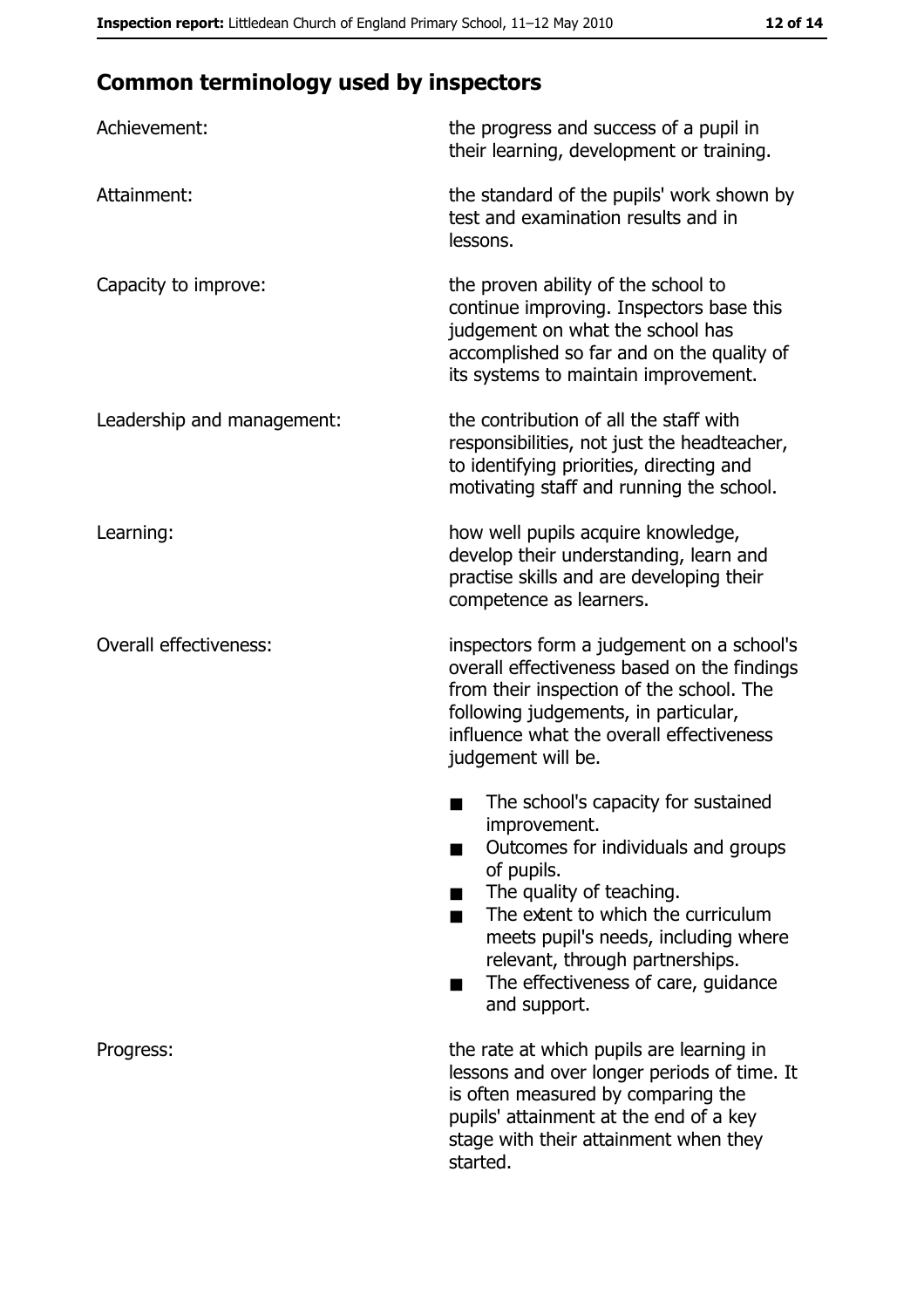This letter is provided for the school, parents and carers to share with their children. It describes Ofsted's main findings from the inspection of their school.



#### 13 May 2010

Dear Pupils

Inspection of Littledean Church of England Primary School, Littledean, GL14 3NL Many thanks for all the help you gave us when we visited your school. We found you to be polite, well behaved and a joy to talk to. You are clearly very proud of your school and were keen to tell us how good it is. We agree. You get a good education and learn more quickly than we often see. You make brilliant progress in English and steady progress in mathematics. Progress is good for the youngest children in the school and for those of you in Years 3 to 6, and satisfactory for others. You work very hard when you are given a task that you find difficult, but you can succeed if you really think about it. Sometimes you get a bit bored when you have to sit on the carpet for too long. So we have asked your teachers to make sure that you always make good progress by making sure you spend less time just listening and more time doing work that is given to you as an individual.

You get lots of opportunities to practise your writing and use computers in other subjects, and we have asked your teachers to give you more chances to apply your mathematical knowledge. You play an outstanding role in your school and local community. You are involved with so many things, and the way that you have changed the school grounds has made life better for everybody. However, some of you do not come to school often enough and miss out on some of the fun activities that you told us about, like going off to the forest. We have asked your headteacher to give your parents extra help in ensuring you come to school. You can help too, by telling your parents that you don't want to miss school unless you are really ill.

Yours is a very happy school. You feel safe because you are so well looked after, and all the adults enjoy coming to work. The headteacher has made the school a nice place to be, and this has made everyone feel good. The result is that your school is getting better and better every year.

Yours sincerely

David Driscoll Lead inspector